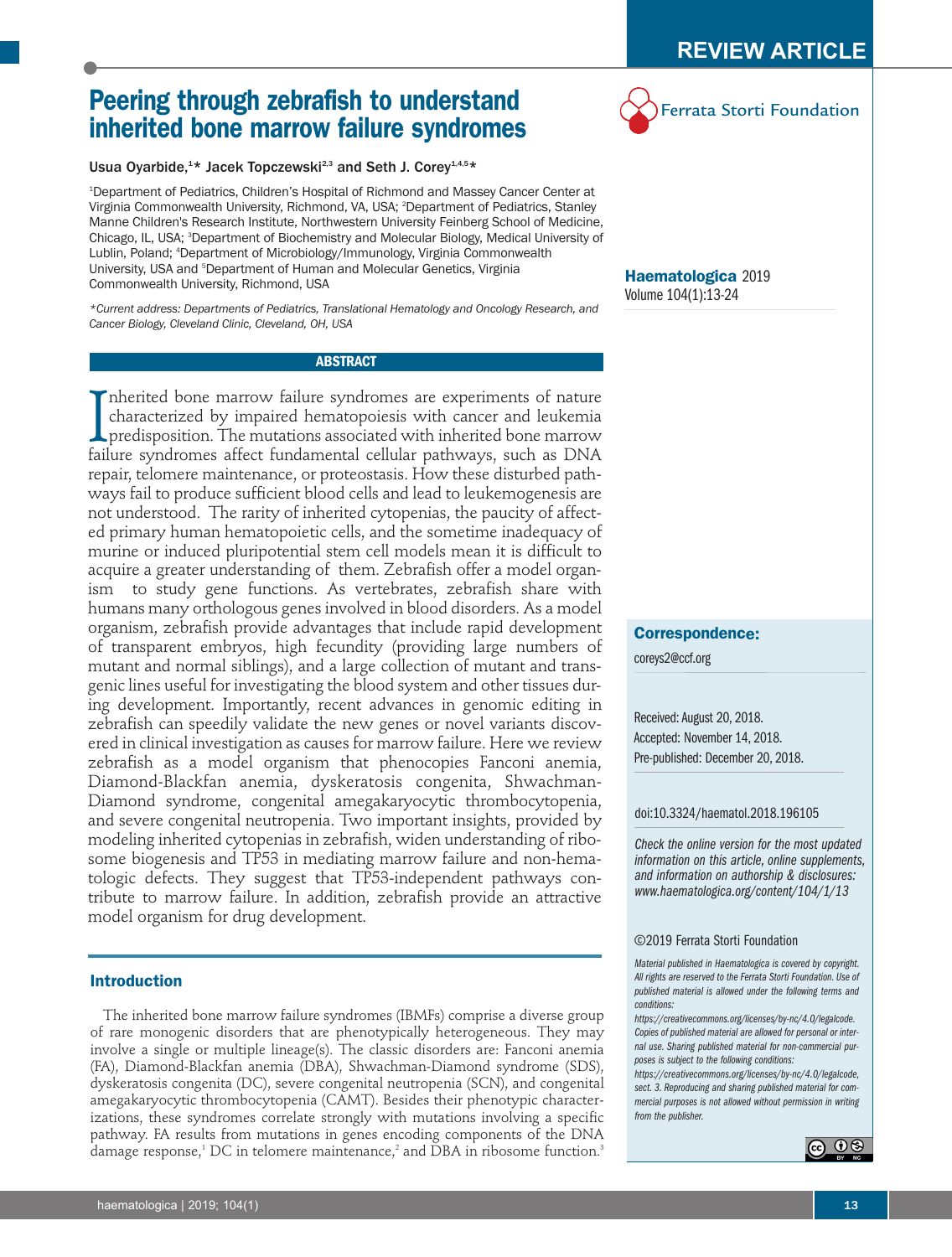SDS is emerging as a disorder in proteostasis and ribosome maturation (Table 1).<sup>4</sup> The molecular basis for how these phenotypically and genotypically heterogeneous conditions result in single or multiple cytopenias remains poorly understood. No common pathway has yet been established, but zebrafish studies have suggested TP53 responses. Activation of the TP53 pathway in mediating marrow failure has been reported for  $DC$ <sup>5</sup>, FA, $\degree$  and a novel bone marrow failure syndrome.<sup>7</sup> The TP53 pathway has been suggested to mediate marrow failure for other inherited neutropenias such as SCN and SDS.<sup>8</sup> Environmental exposures can accelerate marrow failure, for example, aldehydes producing DNA crosslinks in FA.9 How epigenetics and genetic co-modifiers contribute to these diseases is even less understood. Investigating the molecular basis of the IBMFS will lead to a greater understanding of hematopoiesis, and development and maintenance of non-hematologic tissues. Since the IBMFS constitute leukemia or cancer predisposition syndromes, insights into their pathophysiology will also benefit our understanding, prevention, and perhaps treatment of cancer and age-related genetic changes.

# **Zebrafish model to study inherited bone marrow failure syndromes**

Zebrafish (*Danio rerio*) have gained popularity as a model organism for a number of reasons. Approximately 70% of all human genes have a zebrafish ortholog.<sup>10</sup> Genes are orthologs if they evolved from a common gene, and orthologs typically share similar function. (The Human Genome Organization has adopted a nomenclature for gene and protein expression among different species, which we show using SDS as an example in Table 2.) In addition to lower maintenance and breeding costs, zebrafish provide major advantages to mice: their large clutch size of externally fertilized eggs, transparent embryos, quicker development (all major organs develop and begin functioning during the first 5 days), and short generational time to gamete formation.<sup>11</sup> A high degree of genetic and morphological similarity in hematopoiesis between zebrafish and humans suggests that zebrafish can provide valuable insights into the pathogenesis of IBMFS. Developmental hematopoiesis in the zebrafish is comparable to that observed in mice or humans (Figure  $1$ ).<sup>12-15</sup> One notable difference is that the site of definitive hematopoiesis lies in the zebrafish kidney perivascular space, not the bone marrow. Since the hematopoietic stem cell (HSC) niche provides protection and regulation of self-renewal and differentiation of HSC into blood cells, this difference may be important in non-cell autonomous processes.

Studies using zebrafish have facilitated our understanding of vertebrate hematopoiesis and aberrant hematopoiesis in diseases. Hematopoietic and nonhematopoietic lineage-specific transgenic reporter strains are available. They have been useful for the identification and characterization of genes for embryonic hematopoiesis, erythropoiesis, and modeling of human blood diseases (Table 3).16-19 In addition to a collection of zebrafish mutants induced by *N*-ethyl-N-nitrosourea or

#### Table 1. Inherited bone marrow failure syndromes.

| <b>Disease</b>                                              | <b>Prevalence</b><br>per 1,000,000               | <b>Male-to-female</b><br>ratio | <b>Symptoms</b>                                                                                                                                                                                       | <b>Genes involved and their</b><br>estimated frequency                                                                                                                                                                           | <b>Cancer</b><br>predisposition                                                                                                                                                         |
|-------------------------------------------------------------|--------------------------------------------------|--------------------------------|-------------------------------------------------------------------------------------------------------------------------------------------------------------------------------------------------------|----------------------------------------------------------------------------------------------------------------------------------------------------------------------------------------------------------------------------------|-----------------------------------------------------------------------------------------------------------------------------------------------------------------------------------------|
| Diamond-Blackfan<br>anemia (DBA)                            | $5 - 7$                                          | 1:1                            | Erythroid failure, congenital<br>malformations, growth retardation,<br>short stature. Thumbs, upper limbs,<br>hands, and craniofacial, urogenital,<br>and cardiovascular anomalies are<br>also common | RPS19 (25%), RPL5 (7%), RPS26 (6.6),<br>RPL11 (5%), RPL35a (3%), RPS10 (3%),<br>RPS24 (2.4%), RPS17 (1%), RPL15,<br>RPS28, RPS29, RPS7, RPS15, RPS27a,<br>RPS27, RPL9, RPL18, RPL26, RPL27,<br>RPL31, TSR2, GATA1, EPO           | AML, MDS, ALL, Hodgkin and<br>non-Hodgkin lymphomas,<br>osteogenic sarcoma, breast<br>cancer, hepatocellular carcinoma,<br>melanoma, fibrohistiocytoma,<br>gastric cancer, colon cancer |
| Dyskeratosis<br>congenita (DC)                              |                                                  | 3:1                            | Abnormal skin pigmentation,<br>nail dystrophy, mucosal leukoplakia,<br>pulmonary fibrosis, and bone<br>marrow failure                                                                                 | DKC1 (17-36%), TERC (6-10%),<br>TERT(1-7%), NHP2 (<1%),<br>$NOP10 \; (<1%)$ , CTC1 (1-3%),<br>WRAP53 (3%) and TINF2 (11-24%).<br>ACD, PARN, RTEL1, USB1, TCAB1,<br>POT1, TPP1, WRD79, TR, NOLA2, NOLA3                           | AML, solid tumors                                                                                                                                                                       |
| Fanconi anemia (FA)                                         | 3                                                | 1.2:1                          | Developmental abnormalities<br>in a number of organ systems<br>and bone marrow failure                                                                                                                | FANCA (65%), FANCB $(<1$ %),<br>FANCC (14%), FANCG (10%),<br>FANCD1/BRCA2 $(\langle 1\%),$ FANCD2 $(\langle 1\%),$<br>FANCE (4%), FANCF (4%), RAD51,<br>FANCC1, FANL, FANCL, FANC, PALPB2,<br>RADC51C, SLX4, FANCQ. BRCA1, FANCT | AML, solid tumors                                                                                                                                                                       |
| Shwachman-Diamond                                           | 13                                               | 1.7:1                          | Exocrine pancreatic insufficiency,                                                                                                                                                                    | <i>SBDS</i> (90%)                                                                                                                                                                                                                | AML, MDS                                                                                                                                                                                |
| syndrome (SDS)                                              |                                                  |                                | bone marrow dysfunction and<br>skeletal abnormalities                                                                                                                                                 | DNAIC21<br>EFL1, SRP54                                                                                                                                                                                                           |                                                                                                                                                                                         |
| Congenital<br>amegakaryocytic<br>thrombocytopenia<br>(CAMT) | Unknown<br>(less than)<br>100 cases<br>reported) |                                | Thrombocytopenia and<br>megakaryocytopenia                                                                                                                                                            | <b>MPL</b>                                                                                                                                                                                                                       | AML, MDS                                                                                                                                                                                |
| Severe congenital<br>neutropenia (SCN)                      | 5                                                |                                | Neutropenia                                                                                                                                                                                           | ELANE, GFI1, HAX1, G6PC3,<br>VPS45, JAG1, CSF3R, WAS, SRP54                                                                                                                                                                      | AML, MDS                                                                                                                                                                                |
|                                                             |                                                  | $$ $$ $$ $$ $$ $$ $MDC$        | والمعامل ومعتملات والمتحدة                                                                                                                                                                            |                                                                                                                                                                                                                                  |                                                                                                                                                                                         |

AML: acute myeloid leukemia; ALL: acute lymphocytic leukemia; MDS: myelodysplastic syndromes.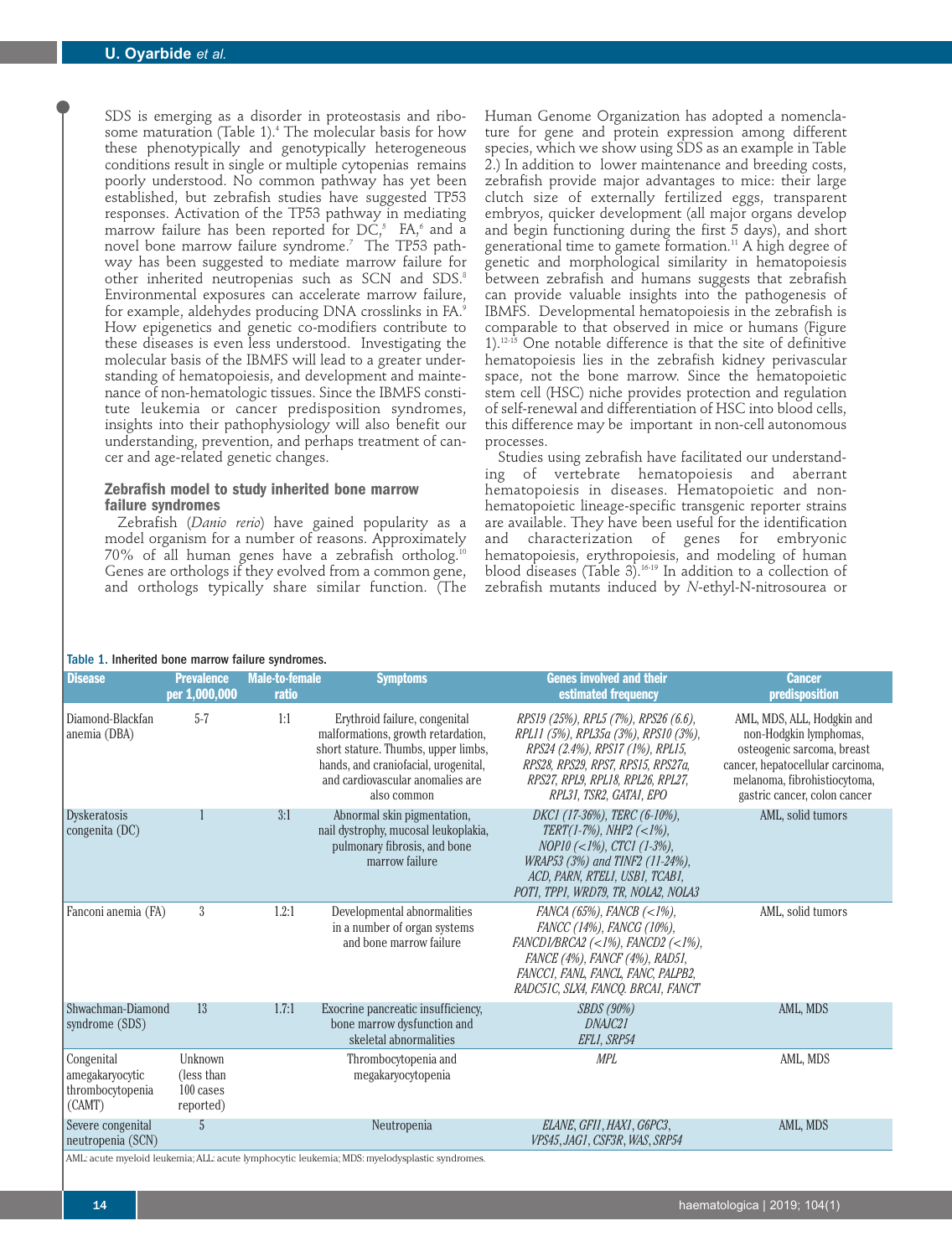viral insertion,<sup>20,21</sup> gene function can be studied by transgenic expression or genome editing by transcription activator-like effector nucleases (TALEN) or Cas nucleases acting on clustered, regularly interspaced, short palindromic repeats (CRISPR). Gene expression can be silenced temporarily and early during development by injection of morpholino antisense nucleotides (MO).

Zebrafish have provided a useful model organism for a quick validation and study of human disease candidate genes, including those involved in the pathophysiology of IBMFS (Table 4). MO-mediated knockdown was widely used to probe gene function, though this method has limitations. Phenotype of morphants (MO-injected animals) can differ and is often more severe than those of the corresponding mutants. There could be different reasons for this: 1) phenotypic rescue of zygotic mutants by maternal wild-type mRNA; 2) off-target effects of the MO; 3) hypomorphic nature of the mutant allele analyzed; or 4) genetic compensation in mutants but not in morphants (see Stainier *et al.*<sup>22</sup>). Moreover, injection of MO can cause Tp53 activation and cell death.<sup>23</sup> In some instances, cell death can be prevented by simultaneous blocking of p53 by a second MO. This may lead to a misinterpretation of

results, particularly in processes that depend on the Tp53 DNA damage response pathway (reviewed below). In some cases, results of MO knockdowns were not recapitulated with the genome editing techniques.<sup>24</sup> Close examination of the differences in gene expression revealed a novel compensation mechanism that operates only after mutation but not after MO knockdown (Table 5).<sup>25</sup>

# **Diamond-Blackfan anemia**

Diamond-Blackfan anemia is characterized by red cell hypoplasia, erythroid macrocytosis, and markedly reduced erythroid precursors in the bone marrow. Other hematopoietic lineages are usually normal at birth,<sup>26</sup> but they may be affected later in childhood/adolescence.<sup>27</sup> In

#### Table 2. Gene and protein nomenclature among species

|           | <b>Gene symbol</b> | Protein symbol, |
|-----------|--------------------|-----------------|
| Human     | sbds               | <b>SBDS</b>     |
| Mouse     | sbds               | <b>SBDS</b>     |
| Zebrafish | sbds               | <b>S</b> bds    |



Figure 1. Comparison of developmental hematopoiesis in humans and zebrafish. Primitive and definitive hematopoiesis occurs in both species. In human, hematopoietic stem cells (HSC) originate in aorta-gonad-mesonephros (AGM) and placenta, from where they colonize fetal liver and finally the bone marrow. In zebrafish, primitive hematopoiesis starts after hemangioblast formation around 12 hpf in the anterior lateral mesoderm (ALM) and posterior lateral mesoderm (PLM). Later, HSCs originate in the AGM and then mobilize to caudal hematopoietic tissue (CHT) prior to their final destination of the kidney (modified from Teittinen et al.<sup>12</sup> and de Jong and Zon<sup>14</sup>).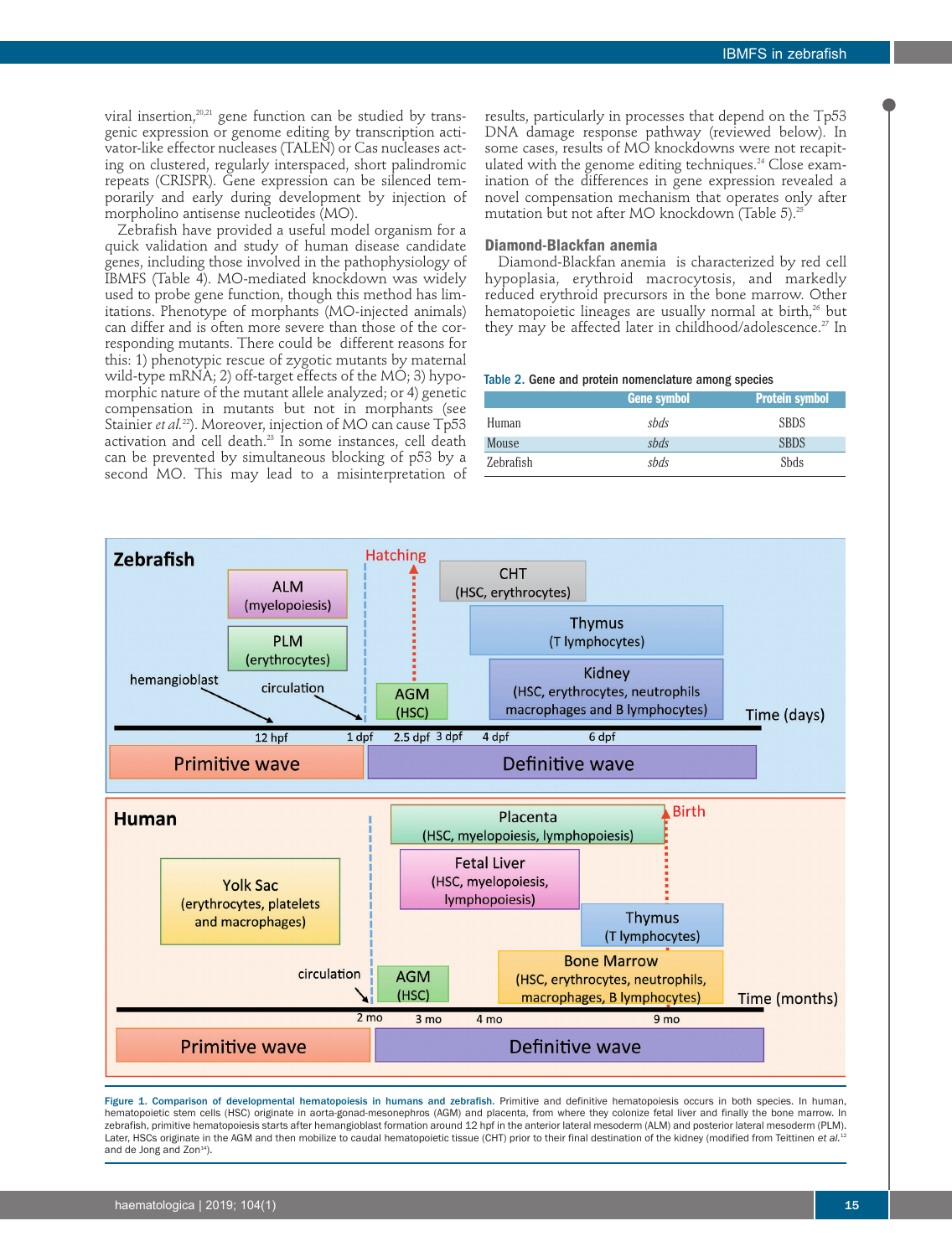addition to severe anemia, individuals with DBA may display physical anomalies that include thumb, upper limb, craniofacial, cardiovascular and kidney malformations, and short stature. DBA patients have a 25% higher risk of developing myelodysplastic syndromes (MDS), acute myeloid leukemia (AML), and osteosarcoma.

Diamond-Blackfan anemia is an autosomal dominant disorder with a disease incidence of 5-7 per million live births, equally distributed between genders.<sup>28</sup> DBA patients have mutations in approximately 20 genes encoding ribosomal proteins; the most common (25%) is RPS19.29 Frameshift, splice defects, intragenic deletions and insertions, nonsense, as well as missense mutations have all been identified. Mutations involve other ribosomal genes: R*PL5* (7%)*, RPL26* (6.6%)*, RPL11* (5%)*, RPS10* (3%)*, RPS26* (3%)*, RPL35A* (3%)*, RPS24* (2.4%)*, RPS17* (1%)*, RPL15, RPS28, RPS29, RPS7, RPS15, RPS27a, RPS, RPL9, RPL18, RPL26, RPL27, RPL31.*<sup>3</sup> These findings support DBA as a disorder of ribosomal biogenesis and/or function. Mutations in three non-ribosomal proteins, GATA1, TSR2, and EPO, are also associated to DBA.<sup>3,29</sup> It is hypothesized that DBA results from apoptosis due to aberrant activation of TP53 that induces cell cycle arrest or apoptosis in response to ribosomal stress.30 Some of the reports implicating TP53, as reviewed below, are based on MO-mediated effects.

In two different studies, *rps19*-deficient zebrafish were

created using MO. Knockdown of *rps19* in zebrafish recapitulates the hematopoietic and developmental phenotypes of DBA, including erythropoietic failure with severe anemia, with cell cycle arrest and increased apoptosis, with p53 upregulation. The *rps19*-deficient phenotype was rescued by injection of zebrafish *rps19* mRNA.31-33 Moreover, these phenotypes were not rescued by expressing *rps19* mRNAs with a missense or nonsense mutation found in DBA patients.<sup>32</sup> Co-injection of MOs against *rps19* and *p53*, showed a complete rescue of the morphological abnormalities, but did not rescue the hematologic defects. These results suggest that there is an erythroid specificity in *Rps19* deficiency in zebrafish, independently of Tp53 activity. (See below for further discussion on Tp53 in DBA pathogenesis). $34$ 

Chakraborty *et al.* analyzed the effect of MO-mediated loss of *rpl11* in zebrafish. Knockdown of *rpl11* led to morphological defects in the developing brain, head, and eyes, and pericardial edema. These phenotypes appear specific as the investigators were able to suppress the morphant by co-injection of MO-resistant *rpl11* mRNA. Similar to the loss of Rsp19 function, knockdown of *rpl11* resulted in an upregulation of *tp53* and *mdm2*. Moreover, co-injection of *rpl11* and *tp53* MO rescued the developmental defects and reduced apoptosis, suggesting that ribosomal dysfunction due to the loss of Rpl11 activates a Tp53-dependent response to prevent faulty embryonic development.

|                                 | <b>Human</b>                                                                              | <b>Mouse</b>                                                                        | <b>Zebrafish</b>                                                               |
|---------------------------------|-------------------------------------------------------------------------------------------|-------------------------------------------------------------------------------------|--------------------------------------------------------------------------------|
| Adult HSC                       | Bone marrow                                                                               | Bone marrow                                                                         | Kidney marrow                                                                  |
| Blood cell types                | Erythrocytes, granulocytes,<br>lymphocytes and platelets                                  | Erythrocytes, granulocytes,<br>lymphocytes and platelets                            | Erythrocytes, granulocytes, lymphocytes<br>and thrombocytes                    |
| Erythrocytes<br>(life span)     | Without nucleus<br>$(115 \text{ days})$                                                   | Without nucleus<br>$(60 \text{ days})$                                              | With nucleus<br>(at least 10 days)                                             |
| <b>Platelets</b><br>(life span) | <b>Platelets</b><br>$(8-9 \text{ days})$                                                  | <b>Platelets</b><br>$(4 \text{ days})$                                              | Thrombocytes<br>$(4 \text{ days})$                                             |
| Neutrophils<br>(life span)      | Segmented nuclei with up<br>to four lobes<br>mpo-expressing cells<br>$(5.4 \text{ days})$ | Twisted toroid with a central hole<br>mpo expressing cell<br>$(12.5 \text{ hours})$ | Segmented nuclei with<br>two or three lobes<br>mpo expressing cells (3.5 days) |
| Primitive myelopoiesis          | Yolk sac, AGM, fetal liver                                                                | Yolk sac (E7.25-E10), AGM, fetal liver<br>(after E9.5)                              | ALM $(-11$ hpf) and CHT $(-24$ hpf)                                            |
| Definitive myelopoiesis         | Fetal liver and bone marrow                                                               | Fetal liver (E9.5)<br>Bone marrow                                                   | Kidney<br>$(\sim$ HSC starts seeding at 4 dpf)                                 |
| Primitive erythropoiesis        | Yolk sac<br>$(3-4 \text{ weeks})$                                                         | Yolk sac<br>(E7.0)                                                                  | <b>ICM</b><br>$\left(\sim 12$ hpf)                                             |
| Definitive erythopoiesis        | Yolk sac (4 weeks)<br>Fetal liver (5-6 weeks) and<br>then bone marrow                     | Yolk sac $(E9.5)$ ,<br>fetal liver (E12.5) and then<br>bone marrow                  | CHT (2-6 dpf) and then<br>kidney marrow (4 dpf)                                |
| Circulation                     | Begins at 8 weeks                                                                         | Begins at E8.5                                                                      | Begins at 24 hpf                                                               |
| Primitive thrombopoiesis        | N/A                                                                                       | N/A                                                                                 | CHT $(-48$ hpf)                                                                |
| Definitive thrombopoiesis       | <b>Bone marrow</b>                                                                        | Bone marrow                                                                         | Kidney marrow $({\sim}5 \text{ dpf})$                                          |
| Developmental<br><b>HSC</b>     | AGM next fetal liver and<br>finally bone marrow                                           | AGM next fetal liver and<br>finally bone marrow                                     | AGM next CHT and finally kidney marrow                                         |
| <b>B</b> cells                  | Bone marrow                                                                               | Bone marrow                                                                         | Kidney marrow                                                                  |
| T-cell<br>maturation            | Thymus<br>$(8-9$ weeks)                                                                   | Thymus<br>$(E10-12)$                                                                | Thymus<br>(7 dpf)                                                              |

Table 3. Comparison of human, mouse and zebrafish blood systems.

AGM: aorta-gonadal-mesonephros; ALM: anterior lateral mesoderm; CHT: caudal hematopoietic tissue; dpf: days post fertilization; ICM: intermediate cell mass.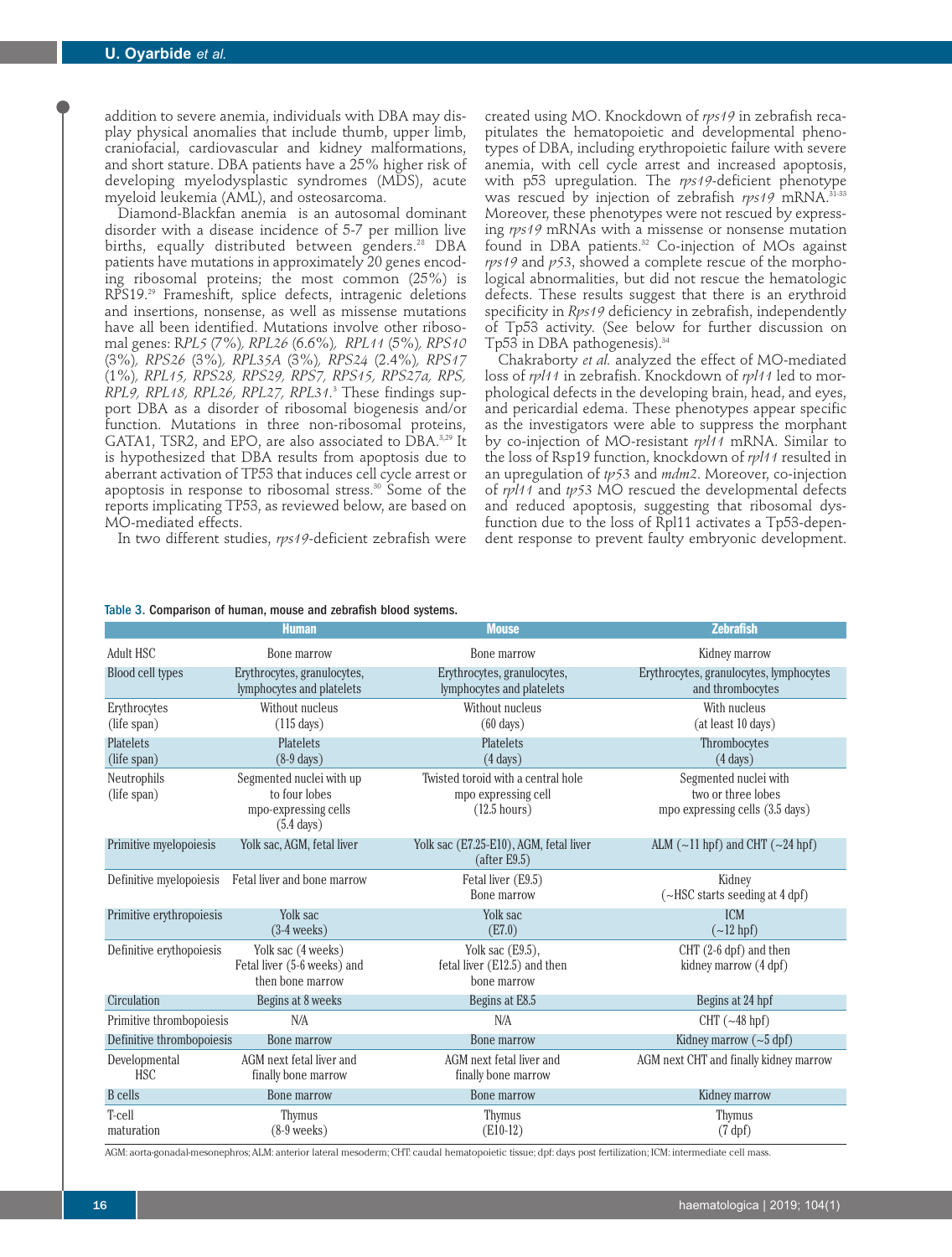|  |  |  | Table 4. Comparison of mouse and zebrafish models for inherited bone marrow failure svndromes. |
|--|--|--|------------------------------------------------------------------------------------------------|
|  |  |  |                                                                                                |

| <b>Disease</b> | <b>Phenotype of mouse model</b><br>Mouse protein similarity with human protein (%)                                                                                                                                                                                                                               | <b>Zebrafish protein with similarity</b><br>with human protein (%)                                                                                                                                    | <b>Phenotype zebrafish morphant</b>                                                                                                                              |  |
|----------------|------------------------------------------------------------------------------------------------------------------------------------------------------------------------------------------------------------------------------------------------------------------------------------------------------------------|-------------------------------------------------------------------------------------------------------------------------------------------------------------------------------------------------------|------------------------------------------------------------------------------------------------------------------------------------------------------------------|--|
| <b>DBA</b>     | <b>RPS19 (99%)</b>                                                                                                                                                                                                                                                                                               | <b>Rps19 (86%)</b>                                                                                                                                                                                    |                                                                                                                                                                  |  |
|                | Rps19 KO: embryonic lethal,<br>heterozygous fully compensated                                                                                                                                                                                                                                                    | rps19 mutants. Erythroid defects, compensated<br>for the loss of one Rps19 allele developmental<br>defect and tp53 activation, fully compensated<br>in heterozygous. Decreased HSCs. <sup>30,90</sup> | rps19 morphant. Severe anemia and<br>developmentala bnormalities. Dysregulation<br>of delta Np63 and tp53.31                                                     |  |
|                | Rps19 with ENU-induced missense mutation:<br>embryonic lethality in homozygous. Heterozygous,<br>mild anemia and growth retardation. L-leucine<br>improved the anemia.<br>Rps19 deficiency (transgenic line): anemia,<br>leukopenia and bone marrow failure. Loss of p53<br>rescued the phenotype. <sup>91</sup> |                                                                                                                                                                                                       |                                                                                                                                                                  |  |
|                | RPL11 (100%)                                                                                                                                                                                                                                                                                                     | <b>Rp111 (96%)</b>                                                                                                                                                                                    |                                                                                                                                                                  |  |
|                | Rpl11 KO embryonic lethal. Heterozygous,<br>haploinsufficiency: anemia, decreased<br>erythroid progenitors. <sup>92</sup>                                                                                                                                                                                        | rps11 mutants. Erythroid defects, developmental<br>defects and tp53 activation. Decrease HSCs. 30,36,38                                                                                               | rpl11 morphant. Morphological defects in the<br>developing brain, small head and eyes<br>and pericardial edema. Upregulation of $tp53$<br>and $mdm2.^{35}$       |  |
|                | RPS29 (100%)                                                                                                                                                                                                                                                                                                     | <b>Rps29 (96%)</b>                                                                                                                                                                                    |                                                                                                                                                                  |  |
|                | N/A                                                                                                                                                                                                                                                                                                              | rps29 mutant. Severe anemia and increased<br>apoptosis. P53 mutations near completely rescued<br>rps29 morphological and hematopoietic phenotype. <sup>93</sup>                                       | rps29 morphant. Defects in red blood cell<br>development and an increase in apoptotic cells. <sup>45</sup>                                                       |  |
|                | <b>RPL5 (98%)</b>                                                                                                                                                                                                                                                                                                | <b>RpI5 (88%)</b>                                                                                                                                                                                     |                                                                                                                                                                  |  |
|                | Rpl5 KO embryonic lethal.<br>Heterozygous fully compensated. <sup>96</sup>                                                                                                                                                                                                                                       | N/A                                                                                                                                                                                                   | rpl5 morphant. Primitive and definitive<br>hematopoiesis affected and morphological<br>abnormalities.                                                            |  |
|                | <b>RPS24 (90%)</b>                                                                                                                                                                                                                                                                                               | <b>Rps24 (87%)</b>                                                                                                                                                                                    |                                                                                                                                                                  |  |
|                | Rps24 KO embryonic lethal. Heterozygous<br>fully compensated. <sup>91</sup>                                                                                                                                                                                                                                      | N/A                                                                                                                                                                                                   | rps24 morphant. Morphological defects: aplasia<br>in the brain, a bent tail and reduced size.                                                                    |  |
|                |                                                                                                                                                                                                                                                                                                                  |                                                                                                                                                                                                       | Severe anemia, in a tp53-independent manner. <sup>42</sup>                                                                                                       |  |
|                | <b>RPL35 (98%)</b>                                                                                                                                                                                                                                                                                               | Rp135 (92%)                                                                                                                                                                                           |                                                                                                                                                                  |  |
|                | N/A                                                                                                                                                                                                                                                                                                              | rpl35 mutant very high tumor<br>incidence (100%) <sup>37,43</sup>                                                                                                                                     | rpl35a morphants. Morphological defects:<br>aplasia in the brain, a bent tail and reduced size.<br>Severe anemia, in a tp53-independent manner. <sup>22</sup>    |  |
|                | <b>RPL14 (94%)</b>                                                                                                                                                                                                                                                                                               | <b>Rp114 (72%)</b>                                                                                                                                                                                    |                                                                                                                                                                  |  |
|                | Conditional deletion of Rps14<br>(and 8 other genes): anemia, bone marrow<br>apoptosis. <sup>91</sup>                                                                                                                                                                                                            | rpl14 mutant: high number of tumors $(74%)$ <sup>43</sup>                                                                                                                                             | rpl14 morphant. Severe anemia <sup>45</sup><br>and morphological abnormalities. <sup>98</sup>                                                                    |  |
|                | <b>RPS7 (100%)</b>                                                                                                                                                                                                                                                                                               | <b>RRps7 (96%)</b>                                                                                                                                                                                    |                                                                                                                                                                  |  |
|                | Rps7 mutations (RPS7V156G and RPS7V177S):<br>small size, abnormal skeleton<br>and eye malformation. No anemia. <sup>94</sup>                                                                                                                                                                                     | rps7 mutant. Hematopoietic and<br>developmental defect. High tumor<br>incidence (47%). 36,37,43                                                                                                       | rps7 morphant. Impaired hematopoiesis<br>and tp53 activation. <sup>40</sup>                                                                                      |  |
|                | <b>RPL35A (99%)</b>                                                                                                                                                                                                                                                                                              | RpI35a (90%)                                                                                                                                                                                          |                                                                                                                                                                  |  |
|                | N/A                                                                                                                                                                                                                                                                                                              | N/A                                                                                                                                                                                                   | rpl35a morphants. Morphological defects: aplasia<br>in the brain, a bent tail and reduced size. Severe<br>anemia, in a tp53-independent manner. <sup>42,95</sup> |  |
|                | <b>RPS27 (100%)</b>                                                                                                                                                                                                                                                                                              | Rps27 (98%)                                                                                                                                                                                           |                                                                                                                                                                  |  |
|                | N/A                                                                                                                                                                                                                                                                                                              | N/A                                                                                                                                                                                                   | rps27 morphant. Defective erythropoiesis and<br>morphological abnormalities. <sup>99</sup>                                                                       |  |
|                |                                                                                                                                                                                                                                                                                                                  |                                                                                                                                                                                                       |                                                                                                                                                                  |  |
|                | <b>RPS11 (92%)</b>                                                                                                                                                                                                                                                                                               | <b>Rps11 (91%)</b><br>rps11 mutants. Erythroid defects and tp53 activation.                                                                                                                           |                                                                                                                                                                  |  |

*continued on the next page*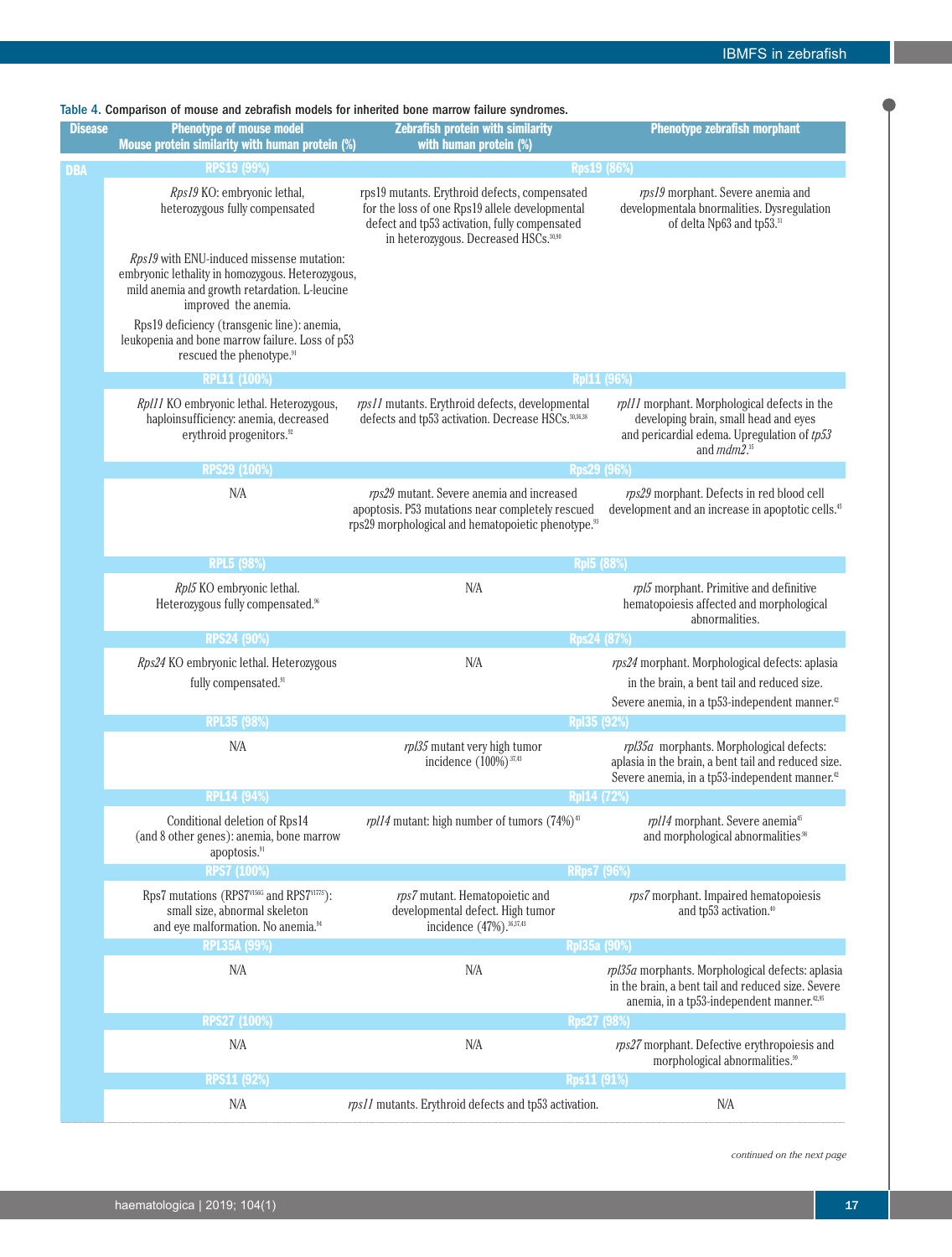*continued from the previous page*

|             | <b>DKC1 (91%)</b>                                                                                                                                                                                                                     | Dkc1 (80%)                                                                                                                                                                                      |                                                                                                                                                                           |  |  |
|-------------|---------------------------------------------------------------------------------------------------------------------------------------------------------------------------------------------------------------------------------------|-------------------------------------------------------------------------------------------------------------------------------------------------------------------------------------------------|---------------------------------------------------------------------------------------------------------------------------------------------------------------------------|--|--|
|             | Hypomorphic Dkc1 mutant recapitulate<br>in the first and second generations (G1 and G2)<br>the clinical features of DC. <sup>96</sup><br>$DkcI4/5$ mice: growth retardation, increased<br>DNA damage response via ATM/p53 pathway. 97 | N/A                                                                                                                                                                                             | dkcl morphant. Reduced hematopoiesis,<br>increased tp53 expression, and defective<br>ribosomal biogenesis, no detectable<br>changes in telomerase function. <sup>50</sup> |  |  |
|             | <b>NOLA1 (96%)</b>                                                                                                                                                                                                                    | <b>Nola1 (91%)</b>                                                                                                                                                                              |                                                                                                                                                                           |  |  |
|             | N/A                                                                                                                                                                                                                                   | nola1 mutant. Reduced hematopoiesis, increased<br>tp53 expression, and defective ribosomal biogenesis,<br>no detectable changes in telomerase function. <sup>50</sup>                           | N/A                                                                                                                                                                       |  |  |
|             | <b>TERT (62%)</b>                                                                                                                                                                                                                     | <b>Tert (33%)</b>                                                                                                                                                                               |                                                                                                                                                                           |  |  |
|             | Transgenic line over-expressing TERT:<br>short telomeres and increased<br>DNA damage. <sup>98</sup>                                                                                                                                   | tert mutant. Tissue atrophy, premature death,<br>sarcopenia, impaired cell proliferation and<br>accumulation of senescence cells. <sup>55,57</sup>                                              | N/A                                                                                                                                                                       |  |  |
|             | <b>FANCD2 (65%)</b>                                                                                                                                                                                                                   | <b>Fancd2 (53%)</b>                                                                                                                                                                             |                                                                                                                                                                           |  |  |
|             | FancD2 KO: reduced fertility, growth<br>retardation and increased incidence<br>of tumors. <sup>99</sup>                                                                                                                               | N/A                                                                                                                                                                                             | fancd2 morphant. Shortened body length,<br>microcephaly and abnormally small eyes,<br>which are due to extensive cellular apoptosis.<br>Upregulation of tp53.63,64        |  |  |
|             | <b>BRCA2 (57%)</b>                                                                                                                                                                                                                    | <b>Brca2 (41%)</b>                                                                                                                                                                              |                                                                                                                                                                           |  |  |
|             | BRCA2 mutant: embryonic lethality<br><b>RAD51 (98%)</b>                                                                                                                                                                               | brca2 mutants. Genomic instability. <sup>100</sup><br>Rad51 (93%)                                                                                                                               | N/A                                                                                                                                                                       |  |  |
|             | Rad51 mutants. Decreased cell proliferation,<br>embryonic lethal. <sup>101</sup>                                                                                                                                                      | rad51 mutants. Only infertile males, size<br>reduction, hypocellular kidney marrow.<br>Double mutants for Rad51 and P53 rescued<br>HSPC defect but showed higher tumor incidence. <sup>66</sup> | N/A                                                                                                                                                                       |  |  |
| SDS         | <b>SBDS (97%)</b>                                                                                                                                                                                                                     | <b>Shds (87%)</b>                                                                                                                                                                               |                                                                                                                                                                           |  |  |
|             | Sbds KO: embryonic lethal. <sup>102</sup>                                                                                                                                                                                             | sbds mutant. Size reduction, liver, pancreas<br>and digestive tract atrophy and reduction of<br>neutrophils. <sup>78</sup>                                                                      | sbds morphant. Loss of neutrophils, abnormal<br>skeletal architecture and pancreatic<br>hypoplasia. Sbds knockdown phenotype<br>not rescued by loss of tp53.76,77         |  |  |
| <b>CAMT</b> | <b>MPL (80%)</b>                                                                                                                                                                                                                      | <b>Mpl (23%)</b>                                                                                                                                                                                |                                                                                                                                                                           |  |  |
|             | $c$ - <i>Mpl</i> KO. Decrease platelets and megakaryocytes $mpl$ mutant. Low number of thrombocytes. <sup>33</sup>                                                                                                                    |                                                                                                                                                                                                 | Mpl morphant. Low number of thrombocytes. <sup>103</sup>                                                                                                                  |  |  |
| SCN         | <b>CSF3R (73%)</b>                                                                                                                                                                                                                    | Csf3r (44%)                                                                                                                                                                                     |                                                                                                                                                                           |  |  |
|             | Csf3R KO. Low number of neutrophils<br>in peripheral blood.<br>Expression of truncated Csf3r confers a strong<br>clonal advantage to HSCs. <sup>104</sup>                                                                             | csf3r mutant. Reduction in neutrophils and<br>myeloid cells in the kidney marrow.87                                                                                                             | N/A                                                                                                                                                                       |  |  |
|             | <b>SRP54 (99%)</b>                                                                                                                                                                                                                    | Srp54 (95%)                                                                                                                                                                                     |                                                                                                                                                                           |  |  |
|             | N/A                                                                                                                                                                                                                                   | N/A                                                                                                                                                                                             | srp54 morphant. Loss of neutrophils and<br>chemotaxis, diminished exocrine pancreas. <sup>88</sup>                                                                        |  |  |

\*Morphant: an organism that has been treated with a morpholino antisense to temporarily knockdown the expression of a gene.

An increase in *tp53* expression and its target genes, *cdkn1a* and *mdm2*, was observed in *rpl11* morphants. Genes involved in apoptosis (*bik, bax, puma,* and *noxa*) were also up-regulated.35 Danilova *et al.* demonstrated that developmental and hematopoietic defects, and lower expression of α*-E1* globin and *hbae1.1* in Rps19-deficient fish were mediated by Tp53 upregulation. Upregulation of *tp53* also occurred in zebrafish mutants for *rps8*, *rps11* and *rps18*. 31

Danilova *et al.* used a zebrafish *rpl11* mutant to characterize the molecular pathways associated with ribosomal deficiency.<sup>36</sup> This mutant showed anemia, decreased

HSCs, and activation of the Tp53 pathway with altered expression in genes involved in cell cycle arrest (*cdkn1a* and *ccng1*) and apoptosis (*bax* and *puma*). Moreover, abnormal regulation of metabolic pathways with a shift from glycolysis to aerobic respiration, upregulation of genes involved in gluconeogenesis and insulin levels, decreased biosynthesis, and increased catabolism were observed. Nucleotide metabolism was affected by upregulation of adenosine deaminase (ada) and xanthine adenosine deaminase (ada) and xanthine dehydrogenase/oxidase (xdh).33,37 They showed that treatment of mutant embryos with an exogenous supply of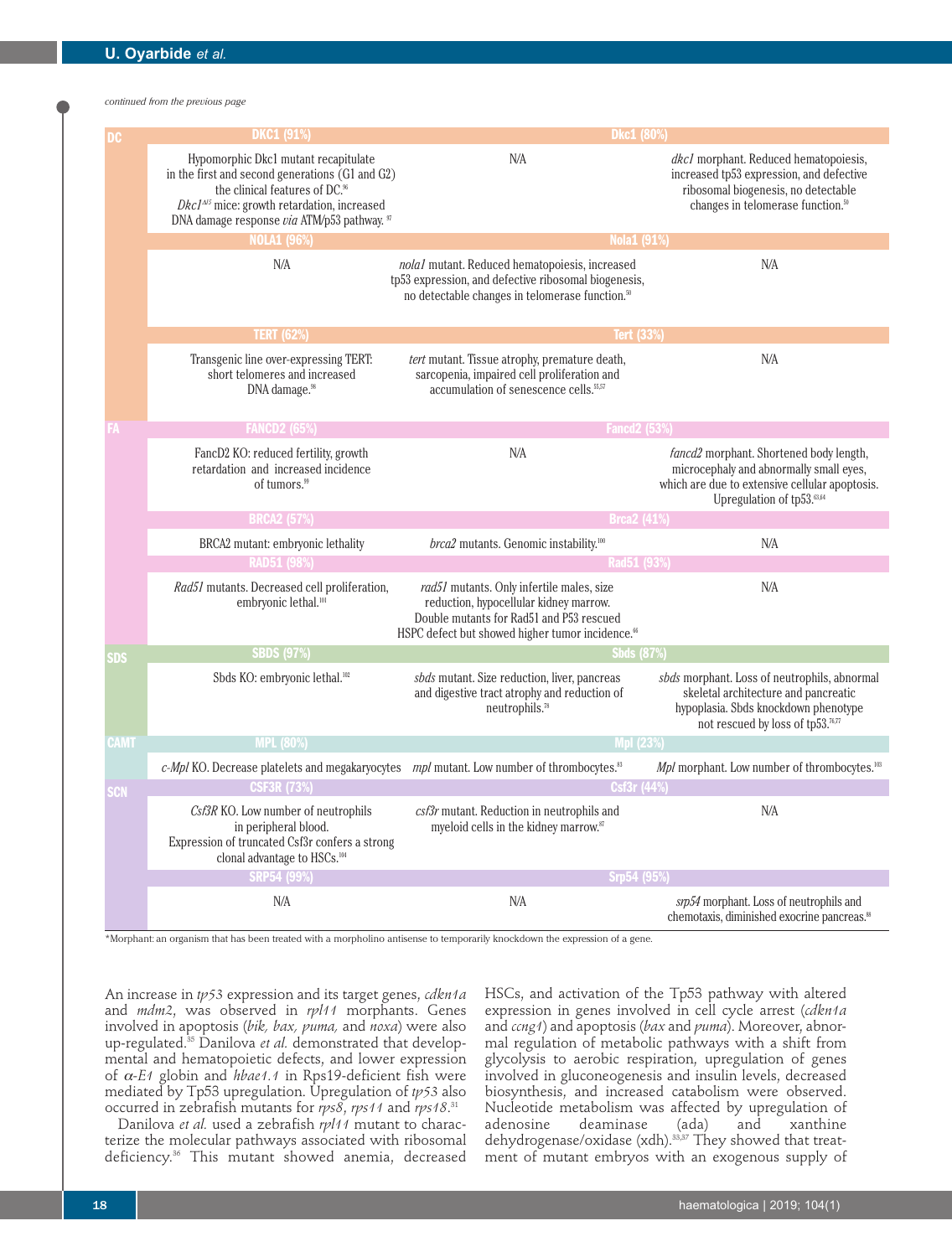resulted in partial rescue of morphological abnormalities. The lower levels of *gata1* and α*-E1 globin* were partially rescued in the co-injected embryos, even though *tp53*,

The contribution of tp53 to the pathological development of bone marrow failure syndromes may be tissueand mutation-specific. Antunes *et al.* studied the effect of different *rps7* and *rpl11* mutations in zebrafish. *rps7* mutant showed a stronger phenotype due to less maternal contribution of *rps7* comparing to *rpl11* mutant. Both mutants had severe anemia, morphological abnormalities, and increased apoptosis. Injection of p53 MOs rescued the apoptosis and the morphological phenotypes; however, it was unable to rescue anemia.40 Taylor *et al.* showed that *rps29* mutants had defects in RBC development and increased apoptosis. Mutant embryos showed upregulation of *tp53* and *cdk1a* expression. Mutation of *tp53* in homozygous *rps29* mutant embryos reversed the apoptotic and hematologic phenotypes. However, mutated *tp53* did not fully rescue the embryonic lethality of *rps29* mutants, suggesting that *tp53*-independent mechanisms were affected by *rps29* knockdown.41 Yadav *et al.* knocked down five ribosomal protein genes (two DBAassociated, *rpl35a* and *rps24*, and three non-DBA-associated, *rps3*, *rpl35* and *rplp1*), and analyzed these deficiencies on morphology and erythrocyte number in the presence and absence of p53 using MOs. They showed that any ribosomal protein deficiency led to anemia in zebrafish. Elimination of Tp53 function did not significantly affect the anemia, despite improving non-hematopoetic phenotypes.42 DBA zebrafish models have helped identify MDM2-ribosomal protein interactions, which may interfere with MDM2 inhibition to p53 function. p53 rescue of severe anemia in ribosomal protein deficiency zebrafish models varies (Table 6). $31,35,43,44$  Altogether, these findings suggest that there are p53-independent mechanisms

*cdk1a*, and *mdm2* were still up-regulated.39

nucleosides resulted in downregulation of *tp53* and its targets with normalization of *ada* and *xdh* levels. Interestingly, DBA patients show increased erythrocyte adenosine deaminase activity.<sup>38</sup>

Zhang *et al.* generated two zebrafish mutants using TALENs for *rps19* and *rps11*. The knockout of both *rps19* and *rps11* resulted in the erythroid defects similar to DBA, such as lack of mature red blood cells (RBCs) and Tp53 activation. The mutants had significantly reduced production of globin proteins accompanied by either increased or unaffected level of mRNA transcripts. Furthermore, they observed decreased HSCs at 3 dpf in *rps19* mutants and hemoglobin levels by 4 dpf. The authors concluded that this reduction in RBCs may be caused by a decreased cell survival and/or production of definitive HSCs.<sup>30</sup> Similarly, Rowel *et al.* created a 5 bp deletion in *rps19* zebrafish mutant using TALENs. Homozygous *rps19* mutants showed developmental anomalies and anemia, and were dead by 5 days post fertilization (dpf). However, *rps19* heterozygotes showed no difference to their wild-type siblings. Interestingly, exposure to cold stress during the first dpf resulted in a reduced number of RBCs.

To further investigate the biological functions of RPS7, Duan *et al.* used MO to knockdown rps7 in zebrafish.<sup>39</sup> In *rps7*-deficient embryos, *mdm2* and *tp53* were activated, inducing the expression of downstream target genes involved in p53 pathway (*bik*, *bax* and *puma*, *cdkn1a*, and *ccng1*). *rps7* morphants showed severe anemia with reduced expression of *gata1* and the mature erythroid marker αe3 at 24 hours post fertilization (hpf). A marked suppression of hemoglobin at 48 hpf was observed, indicating that the deficiency of Rps7 might cause abnormal proliferation and/or differentiation of erythroid progenitors. There were also severe defects (short body length, tissue necrosis, and curved tail). Furthermore, simultaneous knockdown of the *tp53* by co-injecting a *tp53* MO

#### Table 5. Comparison between morphants and mutants.<sup>22-24</sup>

|                      | <b>Morphants versus mutants</b><br><b>Morphant</b> | <b>Mutant</b>             |  |
|----------------------|----------------------------------------------------|---------------------------|--|
| Effect               | Knock down                                         | Permanent changes in DNA  |  |
| Affects              | RNA transcripts                                    | Genomic DNA               |  |
| Phenotype            | More severe maternal mRNA block by MO              | Less severe maternal mRNA |  |
| Time to create       | $1-3$ days                                         | 6-8 months                |  |
| Side effects         | More off-target effects                            | Less off target effects   |  |
| Genetic compensation | N <sub>o</sub>                                     | Yes                       |  |
| p53 pathway          | Affected                                           | Non-affected              |  |

#### Table 6. RP deficiency and p53 rescue in zebrafish models.

| <b>RP</b>                | Severe anemia | <b>Developmental</b><br><b>malformations</b> | <b>Type of</b><br>p53 rescue | p53 rescue of anemia | p53 rescue of<br>other phenotypes | <b>Ref</b> |
|--------------------------|---------------|----------------------------------------------|------------------------------|----------------------|-----------------------------------|------------|
| $rps19$ morphant         | Yes           | Yes                                          | p53 MO                       | No                   | Yes                               | 32         |
| rpl11 morphant           | N/A           | Yes                                          | p53 MO                       | N/A                  | Yes                               | $35\,$     |
| $\eta$ s7 morphant       | Yes           | Yes                                          | p53 MO                       | Partial              | Partial                           | 40         |
| Rps7 mutant              | Yes           | Yes                                          | $p53$ MO                     | N <sub>o</sub>       | Yes                               | 36         |
| Rps29 mutant             | Yes           | Yes                                          | p53M214K                     | Yes                  | Yes                               | 93         |
| rps24 & rpl35a morphants | Yes           | Yes                                          | p53M214K                     | N <sub>o</sub>       | Yes                               | 42         |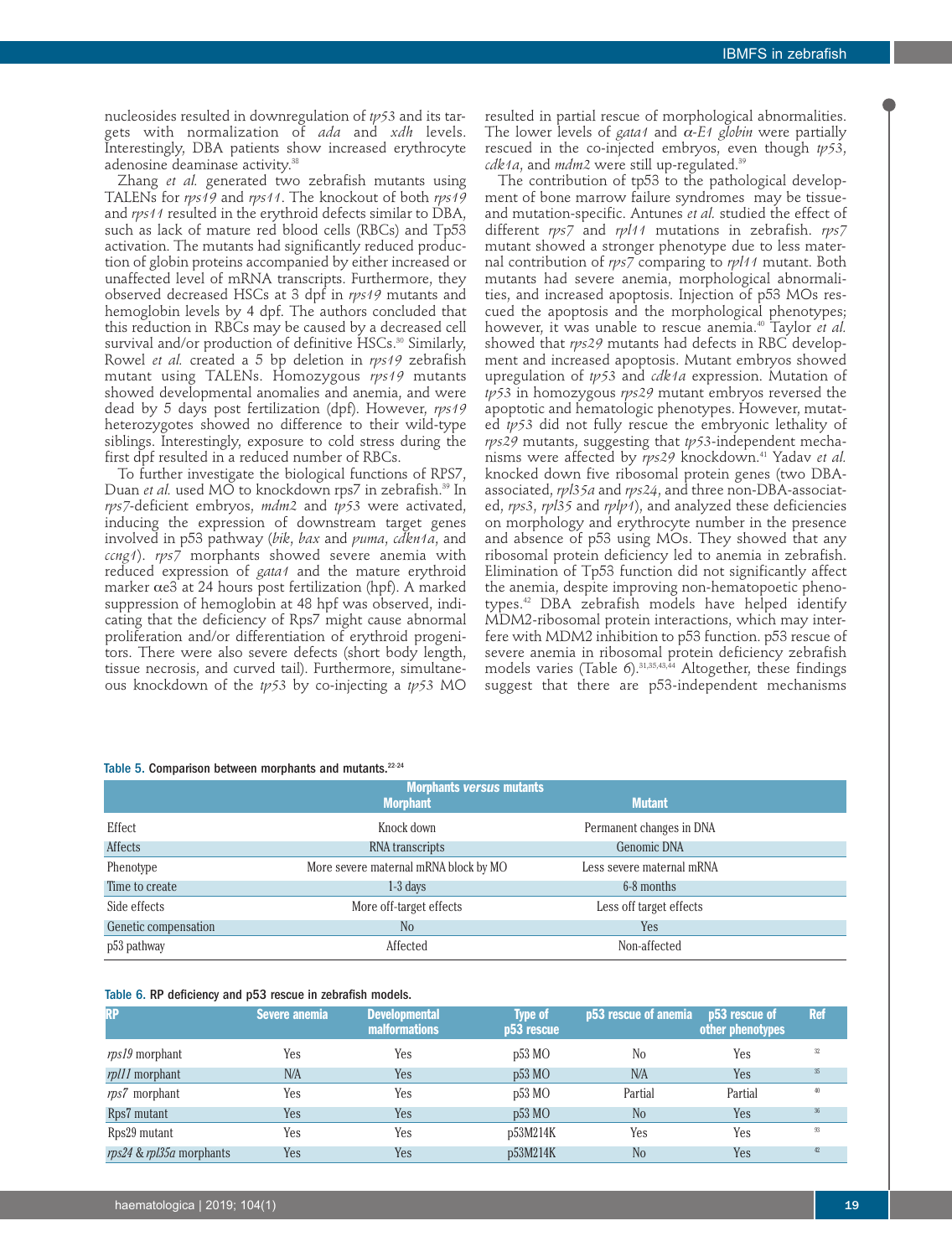involved in bone marrow failure. One p53-independent effect may be translational dysfunction. Zebrafish can provide a model organism to identify Tp53-independent pathways that contribute to marrow failure mice or humans.

Zebrafish may also be a valuable model organism for drug development for DBA treatment. Several groups have tested the hypothesis that L-leucine and L-arginine can stimulate translation *via* the mTOR pathway and rescue affected DBA fish. Treatment of *rpl19* and *rpl14* zebrafish morphants with L-leucine improved developmental defects and hemoglobin levels.45 Yadav *et al.* rescued the morphological defects of Rpl35a-deficient embryos and were able to improve erythroid cell number.42 They concluded that translation deficit, not Tp53 activation, is the primary defect perturbing erythropoiesis.42 While there have been anecdotal reports of leucine stimulation of erythropoiesis in DBA patients,<sup>46</sup> definitive clinical trial results are still pending. Another study found that RAP-011, an activin receptor ligand trap, partially restored erythropoiesis in *rpl11* morphants as well as *rpl11* and *rpl19* mutants.<sup>47</sup> Zebrafish also provided an *in vivo* model for further drug development of SMER28, a small molecule inducer of ATG5-dependent autophagy.48 Given these results, we await clinical translation of SMER28 as a potential treatment for DBA.

#### **Dyskeratosis congenita**

Dyskeratosis congenita is associated with abnormal skin pigmentation, nail dystrophy, and oral leukoplakia. DC patients may have other organ involvement, including the pulmonary, gastrointestinal, skeletal, neurological, immunological, and ophthalmological systems. Eightyfive percent of DC patients experience bone marrow failure, which accounts for much of the DC-related mortality. Other causes of mortality include infections, pulmonary complications, and hematologic and non-hematologic malignancies.<sup>49-51</sup>

Dyskeratosis congenita is a genetically heterogeneous disorder, showing autosomal recessive, autosomal dominant, and X-linked inheritance. So far, at least 21 mutated genes have been identified that can cause DC: *DKC1*, *TERC*, *TERT*, *NHP2*, *NOP10*, *CTC1*, *WRD79*, *TR*, *NOLA2*, *NOLA3*, *PARN*, *TPP1*, *POT1*, *CTC1*, *USB1*, *TCAB1*, *RTEL1*, *ACD*, *PARN*, *WRAP53* and *TINF2* (*http://telomerase.asu.edu/diseases.html*).51-53 The X-linked *DKC1* has a more severe phenotype compared with the autosomal dominant forms. Although there is a broad consensus that DC results from stem cell renewal failure due to defective telomere maintenance, some mutated genes (e.g. *TERT*, *TERC*, and *DKC1*) are required for prerRNA processing.2,49,50,54 How telomerase activity and impaired ribosomal biogenesis contribute to the pathophysiology of DC is still not known. Telomeres are complex DNA-protein structures at the end of chromosomes, and they shorten with each cell division. When telomeres become critically short, a DNA damage response is activated, causing cell cycle arrest or death. In humans, telomerase-based telomere elongation is the major mechanism that counteracts this process of continuous telomere shortening. In peripheral white blood cells, rapid telomere shortening occurs within the first year of life, followed by a more gradual decline over time.<sup>49</sup> Genetic diseases that cause telomerase deficiency are associated with premature aging and cancer susceptibili-

ty. As in humans, zebrafish chromosomes possess telomeres that progressively decline with age, reaching lengths in old age comparable to those observed when telomerase is mutated.55 Several studies have helped to characterize its well-conserved molecular and cellular physiology. Different zebrafish mutants and morphants for telomere and telomerase research showed shorter lifespan, shorter telomeres, and different affected tissues (mainly brain, blood, gut and testes). These results make zebrafish an excellent model to unravel the connection between telomere shortening, tissue regeneration, aging and disease.<sup>55,56</sup>

Amsterdam *et al.* isolated the *nop10hi2578* mutant allele where a viral insertion within the first intron resulted in *nop10* decreased expression. This mutation is homozygously lethal by 5 dpf.21 *nop10* encodes for a protein involved in 18S rRNA processing and is also part of the telomerase complex. Pereboom *et al.* observed that *nop10* loss in this mutant line resulted in a failure of the 18S rRNA to be properly processed, which led to the instability of the 40S ribosomal subunit. Due to the loss of 18S RNA, ribosomal proteins cannot be incorporated into a ribosome subunit and interact with other proteins, including the E3 ubiquitin ligase Mdm2. Mdm2 regulates Tp53 by promoting its ubiquitination and degradation. By binding to Mdm2, Rps7 enhances the E3 ubiquitin ligase activity of Mdm2 that promotes the degradation of Rps7. Furthermore, they observed that an increase in Tp53-specific apoptosis is coupled to the increased binding of Mdm2 to the Rps7. They observed that *nop10* mutants failed to form HSCs, a phenotype that is rescued by introducing a loss-of-function *tp53* mutation. However, they detected no changes in telomere length in  $nop10$  mutants.<sup>5</sup> They concluded that the cytopenia(s) of DC could be the result of ribosome biogenesis defects. This would lead to Tp53-mediated apoptosis of HSCs during early development, caused partially by the association of Rps7 with  $Mdm2.<sup>53</sup>$ 

Two different approaches were used by Zhang *et al*. to study DC in zebrafish. First, MO-mediated knockdown was used to study the mechanisms whereby *dkc1* morphants result in HSC failure. Second, they performed retroviral-insertional mutagenesis of *nola1*. *NOLA1* encodes for GAR1, involved in rRNA maturation, and is also a key component telomerase complex. No mutations in *NOLA1* have been described in DC patients so far, but suspicion should be aroused in individuals with unexplained marrow failure or fibrosis. Both zebrafish models resulted in reduced hematopoiesis with reduction in *runx1* and *c-myb*, increased *tp53* expression, and defective ribosomal biogenesis without detectable changes in telomerase function. Their findings suggest that a telomeraseindependent, Tp53-dependent mechanism contribute to hematopoietic failure in DC.<sup>50</sup>

Henriques *et al.* and Anchelin *et al.* studied the zebrafish telomerase reverse transcriptase *tert* mutant. These mutants develop normally for the first six months, but progressively develop tissue degeneration (gastrointestinal atrophy, loss of body mass, inflammation, a decrease in total blood cells and cell proliferation), and die prematurely. They also observed a Tp53-dependent response with increased transcripts of *puma*, *cdkn1a*, and *ccng1a*. Upregulation of cell cycle arrest inhibitors led to a G1 arrest and senescence. To study the effect of Tp53 in *tert* mutants, they created a double mutant *tert<sup>-</sup>*, *tp53<sup>-/-</sup>* and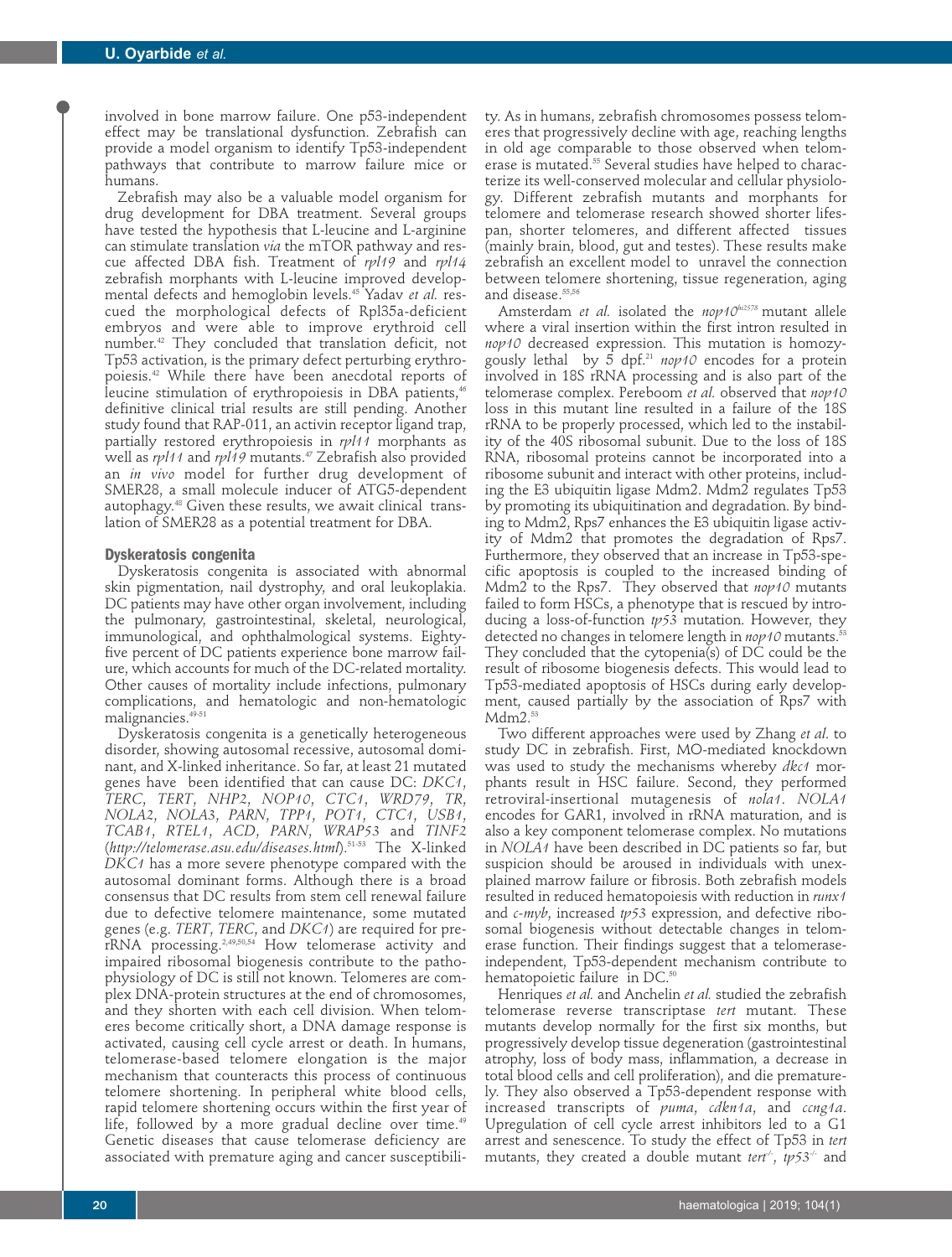observed rescue of cell proliferation, which partially suppressed the degenerative phenotypes.<sup>55,57</sup> In another study, Kishi *et al.* studied the effect of ablation of *terfa*; they found multiple malformations mainly in brain, spinal cord, and eye.<sup>58</sup>

Recently, 2 patients with a phenotype overlapping with DBA and DC (pure red cell aplasia, hypogammaglobulinemia, growth retardation, and microcephaly) harbored a *de novo TP53* germline mutation that caused a C-terminal truncation in the last exon. This resulted in enhanced p53 mediated transcriptional activity. Using an MO that targets the 3' splice site of intron 10, Toki *et al.* developed a zebrafish that displayed reduced number of erythrocytes, severe developmental defects, and died at 96 hpf.<sup>7</sup>

#### **Fanconi anemia**

Fanconi anemia is mostly an autosomal recessive condition characterized by congenital abnormalities, progressive bone marrow failure, chromosome fragility, and an early onset of cancers such as myelodysplastic syndromes (MDS) /acute myeloid leukemia (AML) and epithelial malignancies. FA is characterized by non-hematologic phenotype, including short stature, microcephaly, microphthalmia, hypogonadism, and infertility. The mechanisms by which FA leads to developmental anomalies in blood, skeleton, eyes, and gonads are poorly understood; however, genotoxic stress by chemicals, mutagens, and viruses may contribute.<sup>59,60</sup>

Mutations in at least 20 genes can cause FA. However, since some cases of FA cannot be assigned to any of these genes, additional genes still have to be identified.<sup>1,59</sup> Proteins encoded by these genes constitute the FA pathway required for the efficient repair of damaged DNA. The FA core complex consists of at least 8 proteins: FANCA, FANCB, FANCC, FANCE, FANCF, FANCG FANCL, and FANCM. These proteins function as an E3 ligase and mediate the activation of the FANCD2 and FANCI (ID) complex. Once monoubiquitinated, the ID complex interacts with a third group of FANC proteins, including BRCA2 (FANCD1), FANCJ (BRIP1), FANCN (PALB2), FANCO (RAD51C), FANCP (SLX4), BRCA1, FAN1, histone H2AX, and RAD51, thereby contributing to DNA repair *via* homologous recombination.<sup>1,59,61,62</sup> Until now, 20 genes have been associated with causing FA: *FANCA*, *FANCB*, *FANCC*, *BRCA2*, *FANCD2*, *FANCE*, *FANCF*, *FANCG*, *FANCI*, *FANCJ*, *FANCL*, *FANCN*, *FANCP*, *FANCQ*, *RAD51*, *BRCA1*, *FANCT*, *FANCU*, *FANCV* and *FANCW*. Information about all these genes is available on the public Fanconi Anemia Mutation Database (*http://www.rockefeller.edu/fanconi/*).

Although zebrafish contain the full complement of FA family members found in humans,<sup>63</sup> loss-of-function models have been described for only a few. Liu *et al.* analyzed the zebrafish ortholog of the human *FANCD2* gene using MO.64 They demonstrated developmental defects that arose during embryogenesis after *fancd2* knockdown, phenocopying the reduction in body length, and smaller head and eyes, which are frequently observed among FA patients. This suggests that the FA pathway plays a similar role in zebrafish and humans. They showed that the defects in *fancd2-*deficient embryos were the result of inappropriate and selective activation of Tp53-mediated apoptotic pathways in highly proliferative cells.<sup>64</sup>

Titus *et al.* characterized the developmental and tissuespecific expression of FA pathway genes in zebrafish.<sup>63</sup>

op only as sterile males but without hematopoietic defects. The sex reversal was due to abnormal increase of germ cell apoptosis that compromises survival of developing oocytes and masculinizes the gonads. Interestingly, when the *tp53* mutation was introduced, the sex reversal phenotype could be rescued.65 Botthoff *et al.* created a *rad51* knockout zebrafish mutant. In this model, zebrafish lacking rad51 survived to adulthood, but they were all infertile males with fewer HSPCs in the kidney. In earlier stages (2 and 4 dpf), they found that *rad51-/-* embryos also had a lower number, increased apoptosis, and reduced proliferation of HSPCs compared with their wild-type siblings. To study the role of p53 in the *rad51* mutants, they generated a zebrafish with mutations in both genes. After four months post fertilization, HSPCs were the same in wild-type and double mutants. The sex reversal was also corrected, but neither females nor male double mutants were fertile.<sup>66</sup> **Shwachman-Diamond syndrome**  Shwachman-Diamond syndrome is an autosomal reces-

They found maternal deposition of mRNA *fanc* genes can provide Fanc proteins to repair DNA damage encountered in rapid cleavage divisions. Zebrafish *fancl* mutants devel-

sive disorder characterized by exocrine pancreatic insufficiency, bone marrow dysfunction, and skeletal abnormalities. Hematologic abnormalities are a major cause of morbidity and mortality, and include cytopenia(s), MDS, and AML. Neutropenia occurs in approximately 90% of patients and occurs as early as the neonatal period. Skeletal abnormalities, such as metaphyseal chondrodysplasia, thoracic dystrophy, and short stature are common in SDS. In 2003, mutations in the Shwachman–Bodian-Diamond syndrome (SBDS) gene were identified.<sup>70</sup> In approximately 90% of cases, SDS is caused by two common mutations in exon 2 of *SBDS*: 183-184TA→CT introduces an in-frame stop codon (K62X) and 258+2T>C (C84Cfs) disrupts the donor splice site of intron 2, allowing a hypomorph to be produced.<sup>67</sup> Fifty percent of cases are compound heterozygotes with respect to these two mutations. Boocock *et al.* found that both changes correspond to sequences that occur normally in the pseudogene. Both mutations can also occur in the same allele. $\sigma$  Studies have identified additional changes in the coding sequence of *SBDS* that led to frameshift and missense mutations.

In 2007, Menne *et al.* characterized the function of the yeast SBDS ortholog Sdo1 in 60S maturation and translational activation of ribosomes.<sup>68</sup> SBDS is a protein with a well-documented role in the later steps of ribosome biogenesis. SBDS interacts with the GTPase EFL1 to trigger release of eIF6 from the 60S ribosomal subunit. EIF6 is critical for biogenesis and nuclear export of pre-60S subunits and prevents ribosomal subunit association. Removal of eIF6 is a prerequisite for the association of the 60S with the 40S subunit, and thus for the formation of an actively functioning ribosome.4 Recently, mutations in *DNAJC21*69,70 and *EFL1*<sup>71</sup> have been identified in individuals with SDS-like conditions. All of the SDS-associated mutant genes affect ribosome maturation. These important discoveries advance the concept of SDS as a ribosomopathy, and beg the question as to how ribosomopathies like DBA, SDS, or del (5q) can result in different defects in hematopoietic and non-hematopoietic tissues.

There have been no reports of homozygosity for *SBDS* null alleles, suggesting that human *SBDS* is essential and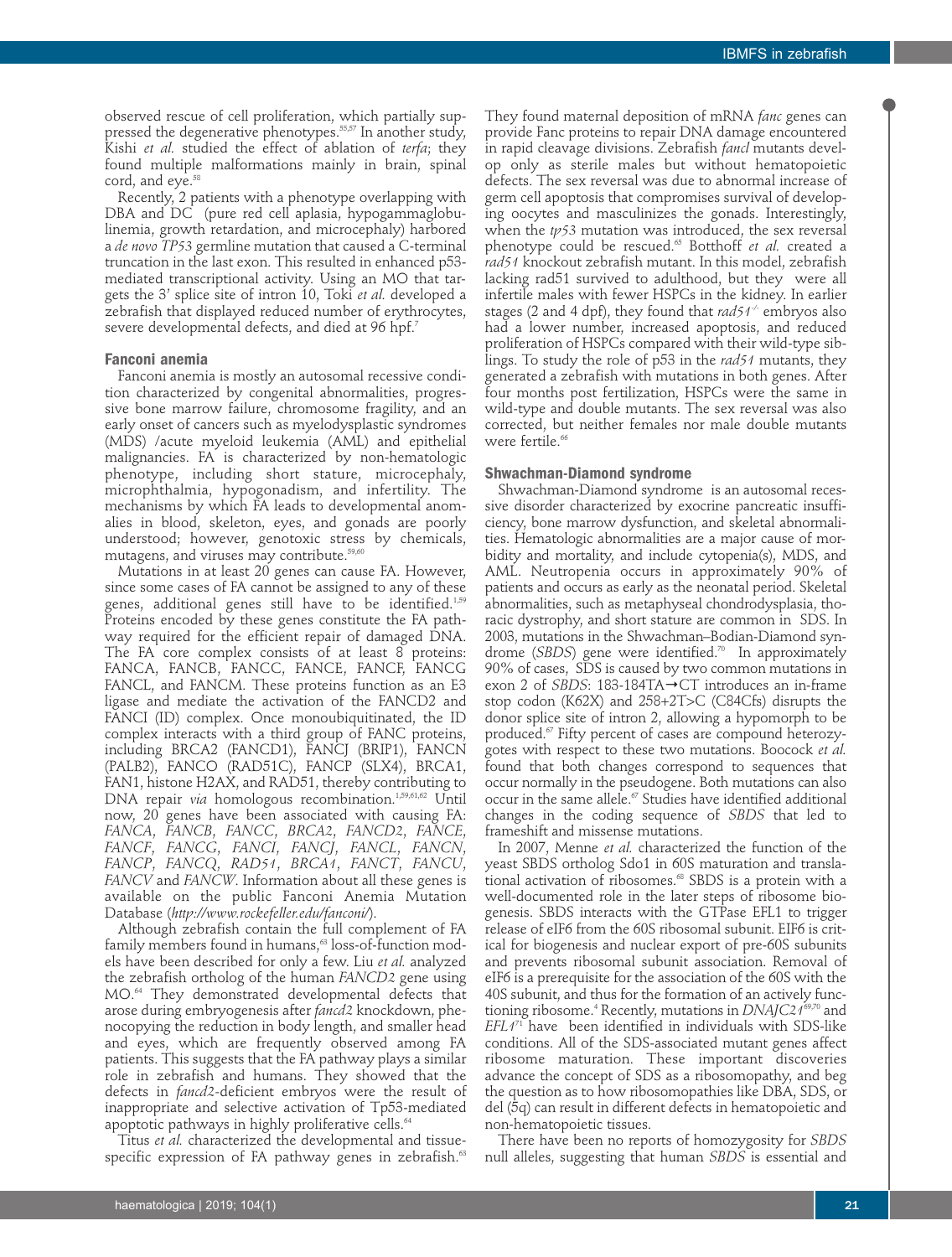that SDS patients carry at least one hypomorphic *SBDS* allele. $\frac{67,72.75}{ }$  This is consistent with the finding that mice homozygous for null alleles of *sbds* exhibit early embryonic lethality, indicating that SBDS function is an essential for life.30 While conditional knock-outs for *sbds* have been made, this approach is limited, costly, and time-consuming to generate. Thus, we and others have turned to the zebrafish also to study SDS. Venkatasubramani and Mayer used MO to knockdown sbds in zebrafish embryos, and study the effect in pancreas and myeloid development (Table 4). They observed an alteration in the spatial relationship between endocrine and exocrine pancreas. They also documented abnormal neutrophil distribution in the knockdown zebrafish model.76 In a subsequent study, also using MO, Provost *et al.* observed that their model fully recapitulated the spectrum of developmental abnormalities observed in SDS patients: loss of neutrophils, skeletal defects, and pancreatic hypoplasia, as well as changes in the ribosomal subunit ratio. In this case, loss of Tp53 did not rescue the developmental defects associated with loss of sbds in zebrafish morphants.77 Our recent work showed that sbds mutants obtained by CRISPR/Cas9 editing phenocopied SDS and displayed neutropenia, growth retardation, and atrophy of the pancreas.<sup>78</sup>

#### **Congenital amegakaryocytic thrombocytopenia**

Congenital amegakaryocytic thrombocytopenia is a rare autosomal recessive condition characterized by thrombocytopenia, absence of megakaryocytes, and occasional evolution to aplastic anemia or leukemia.<sup>79,80</sup> Mutations in *MPL* have been described as the cause of CAMT.81 *MPL* gene encodes for myeloproliferative leukemia protein (CD110), the receptor for thrombopoietin. Mice with genetic ablation of *Mpl* showed normal development but a deficiency in megakaryocytes and severe thrombocytopenia.82 In zebrafish, disruption of *mpl* caused a severe reduction in thrombocytes (platelet equivalents), bleeding, and a decrease in HSCs. By phenocopying the human disease, affected zebrafish provide an accurate model to study this disease and for drug screening.<sup>83</sup> Reduction in HSCs and repopulation defects in affected zebrafish demonstrate that c-Mpl function in hematopoiesis is highly conserved. Moreover, the partial rescue of thrombocyte number by IL-11 provides a model to finely dissect JAK/STAT signaling in thrombopoiesis.

#### **Severe congenital neutropenia**

Severe congenital neutropenia is a group of heterogeneous genetic disorders characterized by a maturation arrest at the promyelocyte stage of granulopoiesis and a high propensity to develop MDS/AML.<sup>84</sup> Over the past eighteen years, the following mutations have been identified as causing SCN: *ELANE*, *GFI1*, *HAX1*, *VPS45*, *JAGN*, *CSF3R*, and *WAS*. *ELANE* is the most commonly mutated gene in SCN, but there is no zebrafish ortholog. However, zebrafish has proven to be a powerful model to validate and characterize the function of newly described gene candidates for SCN. Vacuolar Protein Sorting 45 Homolog (*VPS45*) encodes a protein associated with protein trafficking into distinct organelles. Biallelic mutations in this gene are the cause of SCN5. A zebrafish model of *vps45* knockdown also showed a large decrease in neutrophils.<sup>85</sup> Mutations in CSF3R cause SCN7.86 Pazhakh *et al.* mutated *csf3r* in zebrafish to study the effect on neutrophil production. They found that csf3r zebrafish mutants survive until adulthood with a 50% reduction in neutrophils and a substantial reduction in myeloid cells in the kidney marrow.<sup>87</sup> Recently, SRP54 mutations have been identified as the second most common cause of SCN (with some features of SDS).88,89 Knockdown of SRP54 in zebrafish recapitulated the human phenotype of neutropenia, chemotaxis defect, and pancreatic exocrine insufficiency.<sup>88</sup>

# **Conclusions**

Despite the identification of specific gene mutations and pathway involvement for the great majority of patients with IBMFS, little is known about how they result in single or multiple lineage cytopenias. Furthermore, very little is known about co-operating mutations that effect transformation to MDS, AML, or solid tumors. Patient-based studies are problematic owing to the rarity of these disorders and to the long latency before bone marrow failure or malignancy. Zebrafish provide a relatively inexpensive, rapidly developing, vertebrate model organism. Despite some differences in their respective hematopoietic organs, mutations or silencing of relevant zebrafish genes phenocopies human IBMFS. Studies on gene mutations or suppression in zebrafish have validated the role of ribosome biogenesis, and advanced the hypothesis that the TP53 pathway plays a major role in the pathophysiology of some of the IBMFS. Zebrafish modeling may also contribute to drug development, as suggested by studies on Lleucine and SMER28 for DBA.

#### *Acknowledgments*

*SJC is supported by funding from NIH R01 HL128173, NIH R21 CA159203, Department of Defense Bone Marrow Failure Idea Development Award BM140102, Shwachman-Diamond Syndrome Foundation, Connor's Heroes, and the CURE Childhood Cancer Foundation. Due to space restrictions, the authors deeply regret not being able to cite all of our colleagues' publications.*

## **References**

- 1. Rosenberg PS, Alter BP, Ebell W. Cancer risks in Fanconi anemia: findings from the German Fanconi Anemia Registry. Haematologica. 2008;93(4):511-517.
- 2. Alter BP, Giri N, Savage SA, Rosenberg PS. Cancer in dyskeratosis congenita. Blood. 2009;113(26):6549-6557.
- 3. Da Costa L, O'Donohue MF, van

Dooijeweert B, et al. Molecular approaches to diagnose Diamond-Blackfan anemia: The EuroDBA experience. Eur J Med Genet. 2017 Oct 26. [Epub ahead of print]

- 4. Finch AJ, Hilcenko C, Basse N, et al. Uncoupling of GTP hydrolysis from eIF6 release on the ribosome causes Shwachman-Diamond syndrome. Genes Dev. 2011;25(9):917-929.
- 5. Carrillo J, Gonzalez A, Manguan-Garcia C, Pintado-Berninches L, Perona R. p53 path-

way activation by telomere attrition in X-DC primary fibroblasts occurs in the absence of ribosome biogenesis failure and as a consequence of DNA damage. Clin Transl Oncol. 2014;16(6):529-538.

6. Ceccaldi R, Parmar K, Mouly E, et al. Bone marrow failure in Fanconi anemia is triggered by an exacerbated p53/p21 DNA damage response that impairs hematopoietic stem and progenitor cells. Cell Stem Cell. 2012;11(1):36-49.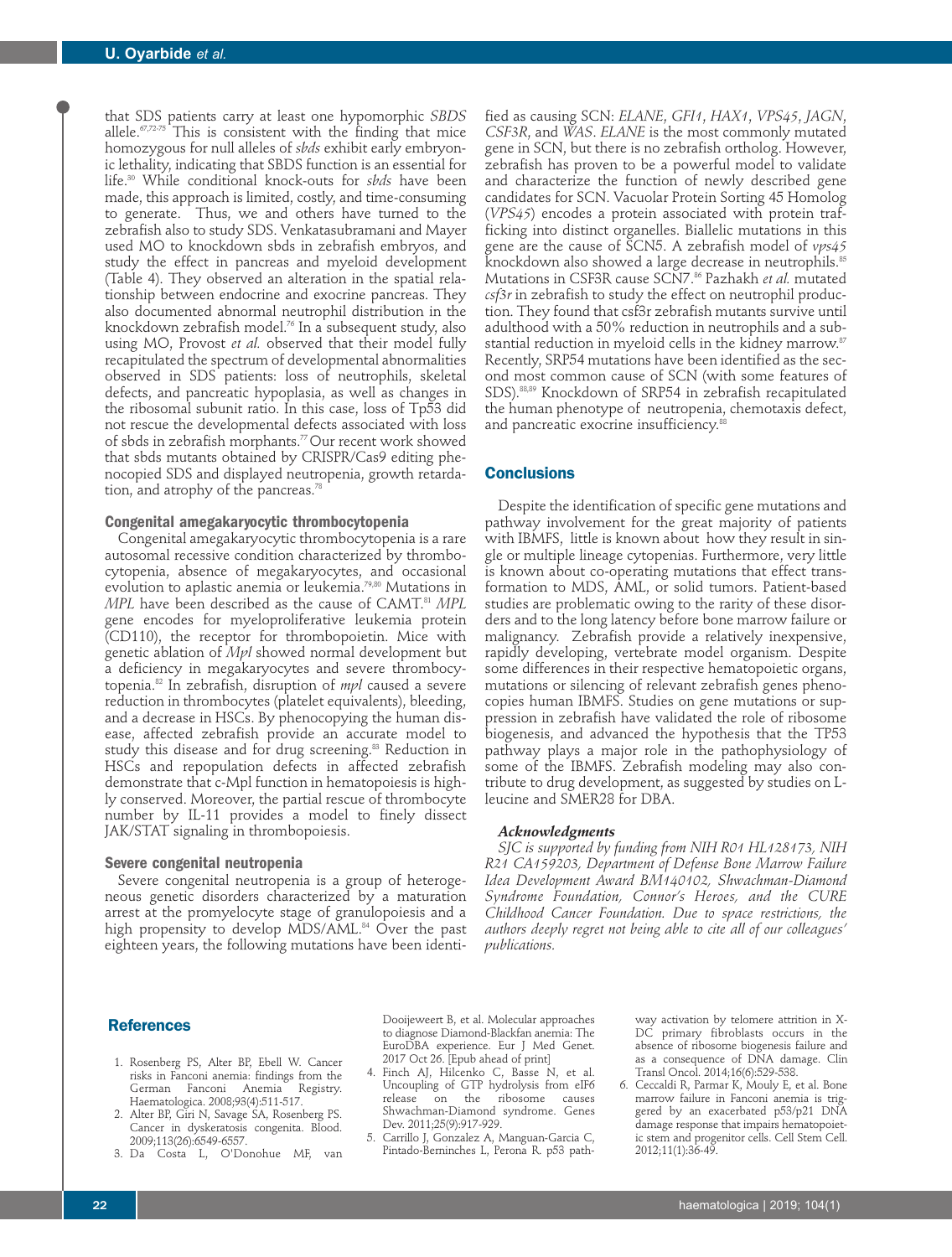- 7. Toki T, Yoshida K, Wang R, et al. De Novo Mutations Activating Germline TP53 in an Inherited Bone-Marrow-Failure Syndrome. Am J Hum Genet 2018;103(3):440-447.
- 8. Glaubach T, Minella AC, Corey SJ. Cellular stress pathways in pediatric bone marrow failure syndromes: many roads lead to neutropenia. Pediatr Res. 2014;75(1-2):189-195.
- 9. Garaycoechea JI, Crossan GP, Langevin F, Daly M, Arends MJ, Patel KJ. Genotoxic consequences of endogenous aldehydes on mouse haematopoietic stem cell function. Nature. 2012;489(7417):571-575.
- 10. Howe K, Clark MD, Torroja CF, et al. The zebrafish reference genome sequence and its relationship to the human genome. Nature. 2013;496(7446):498-503.
- 11. Veldman MB, Lin S. Zebrafish as a Developmental Model Organism for Pediatric Research. Pediatr 2008;64(5):470-476.
- 12. Teittinen KJ, Grönroos T, Parikka M, Rämet M, Lohi O. The zebrafish as a tool in leukemia research. Leuk Res. 2012;36(9): 1082-1088.
- 13. Davidson AJ, Zon LI. The 'definitive' (and<br>
'primitive') guide to zebrafish guide to hematopoiesis. Oncogene. 2004;23(43): 7233-7246.
- 14. de Jong JLO, Zon LI. Use of the Zebrafish System to Study Primitive and Definitive<br>Hematopoiesis. Annu Rev Genet. Annu Rev 2005;39(1):481-501.
- 15. Palis J. Primitive and definitive erythropoiesis in mammals. Front Physiol. 2014;5:3.
- 16. Carradice D, Lieschke GJ. Zebrafish in hematology: sushi or science? Blood. 2008;111(7):3331-3342.
- 17. Chen AT, Zon LI. Zebrafish blood stem cells. J Cell Biochem. 2009;108(1):35-42.
- 18. Ellett F, Lieschke GJ. Zebrafish as a model for vertebrate hematopoiesis. Curr Opin Pharmacol. 2010;10(5):563-570.
- 19. Bowman TV, Zon LI. Lessons from the Niche for Generation and Expansion of Hematopoietic Stem Cells. Drug Discov Today Ther Strateg 2009;6(4):135-140.
- 20. Solnica-Krezel L, Schier AF, Driever W. Efficient Recovery of Enu-Induced Mutations from the Zebrafish Germline. Genetics. 1994;136(4):1401-1420.
- 21. Amsterdam A, Burgess S, Golling G, et al. A large-scale insertional mutagenesis screen in zebrafish. Genes Dev. 1999;13(20):2713- 2724.
- 22. Stainier DYR, Raz E, Lawson ND, et al. Guidelines for morpholino use in zebrafish. PLoS Genet. 2017;13(10):e1007000.
- 23. Robu ME, Larson JD, Nasevicius A, et al.<br>p53 Activation by Knockdown Activation Technologies. PLoS Genet. 2007;3(5):e78.
- 24. Kok FO, Shin M, Ni CW, et al. Reverse genetic screening reveals poor correlation between morpholino-induced and mutant phenotypes in zebrafish. Dev Cell. 2015;32(1):97-108.
- 25. Rossi A, Kontarakis Z, Gerri C, et al. Genetic compensation induced by deleterious mutations but not gene knockdowns. Nature. 2015;524(7564):230-233.
- 26. Chiabrando D, Tolosano E. Diamond Blackfan Anemia at the crossroad between ribosome biogenesis and heme metabolism. Adv Hematol. 2010;2010:790632.
- 27. Giri N, Kang E, Tisdale JF, et al. Clinical and laboratory evidence for a trilineage haematopoietic defect in patients with refractory Diamond-Blackfan anaemia. Br J Haematol. 2000;108(1):167-175.
- 28. Landowski M, O'Donohue MF, Buros C, et al. Novel deletion of RPL15 identified by

array-comparative genomic hybridization in Diamond-Blackfan anemia. Hum Genet. 2013;132(11):1265-1274.

- 29. Da Costa L, Narla A, Mohandas N. An update on the pathogenesis and diagnosis of Diamond–Blackfan anemia. F1000Res. 2018;7.
- Zhang Y, Ear J, Yang Z, Morimoto K, Zhang B, Lin S. Defects of protein production in erythroid cells revealed in a zebrafish Diamond–Blackfan anemia model for mutation in RPS19. Cell Death Dis. 2014;5(7):e1352.
- Danilova N, Sakamoto KM, Lin S. Ribosomal protein S19 deficiency in zebrafish leads to developmental abnormalities and defective erythropoiesis through activation of p53 protein family. Blood. 2008;112(13):5228-5237.
- 32. Uechi T, Nakajima Y, Chakraborty A, Torihara H, Higa S, Kenmochi N. Deficiency of ribosomal protein S19 during early embryogenesis leads to reduction of erythrocytes in a zebrafish model of Diamond-Blackfan anemia. Hum Mol Genet. 2008;17(20):3204-3211.
- 33. Danilova N, Bibikova E, Covey TM, et al. The role of the DNA damage response in zebrafish and cellular models of Diamond Blackfan anemia. Dis Model Mech. 2014;7(7):895-905.
- 34. Torihara H, Uechi T, Chakraborty A, Shinya M, Sakai N, Kenmochi N. Erythropoiesis failure due to RPS19 deficiency is independent of an activated Tp53 response in a zebrafish model of Diamond-Blackfan anaemia. Br J Haematol. 2011;152(5):648- 654.
- 35. Chakraborty A, Uechi T, Higa S, Torihara H, Kenmochi N. Loss of Ribosomal Protein L11 Affects Zebrafish Embryonic Development through a p53-Dependent Apoptotic Response. PLoS One. 2009;4(1):e4152.
- 36. Amsterdam A, Nissen RM, Sun Z, Swindell EC, Farrington S, Hopkins N. Identification of 315 genes essential for early zebrafish development. Proc Natl Acad Sci USA. 2004;101(35):12792-12797.
- Danilova N, Sakamoto KM, Lin S. Ribosomal protein L11 mutation in zebrafish leads to haematopoietic and metabolic defects. Br J Haematol. 2011;152(2): 217-228.
- 38. Danilova N, Gazda HT. Ribosomopathies: how a common root can cause a tree of pathologies. Dis Model Mech. 2015;8 (9):1013-1026.
- 39. Duan J, Ba Q, Wang Z, et al. Knockdown of ribosomal protein S7 causes developmental abnormalities via p53 dependent and independent pathways in zebrafish. Int J Biochem Cell Biol. 2011;43(8):1218-1227.
- 40. Antunes AT, Goos YJ, Pereboom TC, et al. Ribosomal Protein Mutations Result in Constitutive p53 Protein Degradation through Impairment of the AKT Pathway. PLoS Genet. 2015;11(7):e1005326.
- 41. Taylor AM, Humphries JM, White RM, Murphey RD, Burns CE, Zon LI. Hematopoietic defects in rps29 mutant zebrafish depend upon p53 activation. Exp Hematol. 2012;40(3):228-237.e5.
- 42. Yadav GV, Chakraborty A, Uechi T, Kenmochi N. Ribosomal protein deficiency causes Tp53-independent erythropoiesis failure in zebrafish. Int J Biochem Cell Biol. 2014;49:1-7.
- 43. Amsterdam A, Sadler KC, Lai K, et al. Many Ribosomal Protein Genes Are Cancer Genes in Zebrafish. PLoS Biol. 2004;2(5):e139.
- 44. Zhang Y, Lu H. Signaling to p53: ribosomal

proteins find their way. Cancer Cell. .<br>2009;16(5):369-377.

- 45. Payne EM, Virgilio M, Narla A, et al. L-Leucine improves the anemia and developmental defects associated with Diamond-Blackfan anemia and del(5q) MDS by activating the mTOR pathway. Blood. 2012;120(11):2214-2224.
- 46. Pospisilova D, Cmejlova J, Hak J, Adam T, Cmejla R. Successful treatment of a Diamond-Blackfan anemia patient with amino acid leucine. Haematologica. 2007;92(5):e66-e67.
- 47. Ear J, Huang H, Wilson T, et al. RAP-011 improves erythropoiesis in zebrafish model of Diamond-Blackfan anemia through antagonizing lefty1. Blood. 2015;126(7):880- 890.
- 48. Doulatov S, Vo LT, Macari ER, et al. Drug discovery for Diamond-Blackfan anemia using reprogrammed hematopoietic progenitors. Sci Transl Med. 2017;9(376).
- 49. Du HY, Pumbo E, Ivanovich J, et al. TERC and TERT gene mutations in patients with bone marrow failure and the significance of telomere length measurements. Blood. 2008;113(2):309-316.
- 50. Zhang Y, Morimoto K, Danilova N, Zhang B, Lin S. Zebrafish Models for Dyskeratosis Congenita Reveal Critical Roles of p53 Activation Contributing to Hematopoietic Defects through RNA Processing. PLoS One. 2012;7(1):e30188.
- 51. Ruggero D, Shimamura A. Marrow failure: a window into ribosome biology. Blood. 2014;124(18):2784-2792.
- 52. Ballew BJ, Yeager M, Jacobs K, et al. Germline mutations of regulator of telomere<br>elongation helicase 1, RTEL1, in elongation helicase Dyskeratosis congenita. Hum Genet. 2013;132(4):473-480.
- 53. Pereboom TC, van Weele LJ, Bondt A, MacInnes AW. A zebrafish model of dyskeratosis congenita reveals hematopoietic stem cell formation failure resulting from ribosomal protein-mediated p53 stabilization. Blood. 2011;118(20):5458-5465.
- Freed EF, Bleichert F, Dutca LM, Baserga SJ. When ribosomes go bad: diseases of ribosome biogenesis. Mol Biosyst. 2010;6(3): 481-493.
- 55. Henriques CM, Carneiro MC, Tenente IM, Jacinto A, Ferreira MG. Telomerase Is Required for Zebrafish Lifespan. PLoS Genet. 2013;9(1):e1003214.
- 56. Carneiro MC, de Castro IP, Ferreira MG. Telomeres in aging and disease: lessons from zebrafish. Dis Model Mech. 2016;9(7):737- 748.
- 57. Anchelin M, Alcaraz-Perez F, Martinez CM, Bernabe-Garcia M, Mulero V, Cayuela ML. Premature aging in telomerase-deficient zebrafish. Dis Model Mech. 2013;6(5):1101- 1112.
- 58. Kishi S, Bayliss PE, Uchiyama J, et al. The Identification of Zebrafish Mutants Showing Alterations in Senescence-Associated Biomarkers. PLoS Genet. 2008;4(8):e1000152.
- 59. Rodríguez-Marí A, Postlethwait JH. The Role of Fanconi Anemia/BRCA Genes in<br>7ebrafish Sex Determination. The Zebrafish Sex Determination. Zebrafish: Disease Models and Chemical Screens: Elsevier BV; 2011:461-490.
- 60. Soulier J. Detection of somatic mosaicism and classification of Fanconi anemia patients by analysis of the FA/BRCA pathway. Blood. 2004;105(3):1329-1336.
- 61. Geiselhart A, Lier A, Walter D, Milsom MD. Disrupted Signaling through the Fanconi Anemia Pathway Leads to Dysfunctional